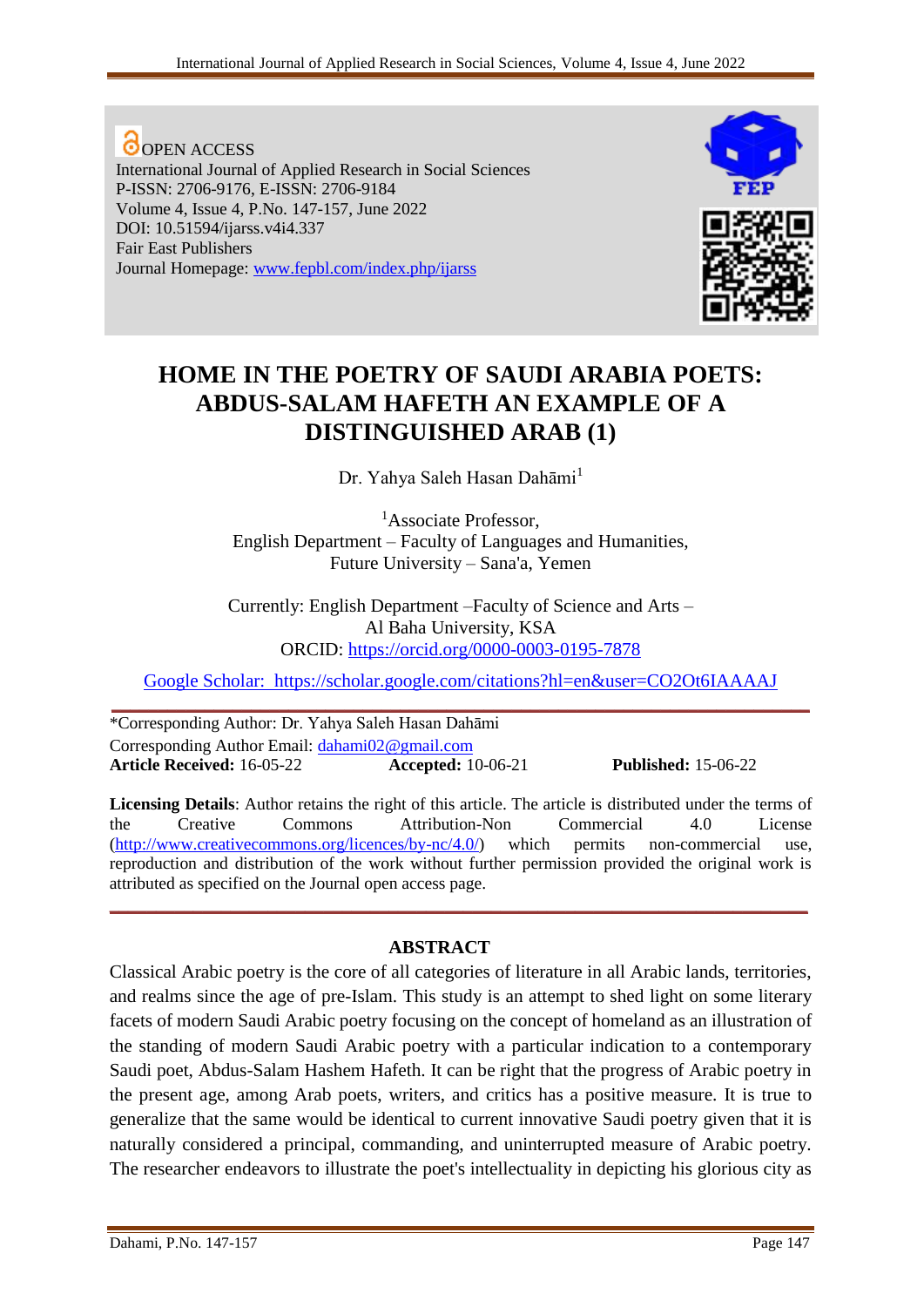a representative of his adoration for the big home - the Kingdom of Saudi Arabia. The study commences with a concise introduction. Then, it analytically moves ahead to inspect the noteworthy Saudi poet – Abdus-Salam Hashem Hafeth. After that, the study portrays a criticalanalytical attitude to the first four-verse lines of the poem of Hafeth, 'Nostalgia, Oh my Home', focusing on the concept of home as its principal theme. In conclusion, the study ends with a concise assumption and recommendations.

**Keywords:** Abdus-Salam Hashem Hafeth, Al Madinah Al Monawarah, Arabic Literature, Arabic Poetry, Home in Poetry, Kingdom of Saudi Arabia, Saudi poetry.

## **\_\_\_\_\_\_\_\_\_\_\_\_\_\_\_\_\_\_\_\_\_\_\_\_\_\_\_\_\_\_\_\_\_\_\_\_\_\_\_\_\_\_\_\_\_\_\_\_\_\_\_\_\_\_\_\_\_\_\_\_\_\_\_\_\_\_\_\_\_\_\_\_\_\_\_ INTRODUCTION**

According to several critics, many contemporary Saudi poets moved and were stimulated to an impressive category of poetry. It is termed the nationalist poetry that covers the magnificence, brilliance, and grandeur of the nation as well as the passion of its people. The powerful nation is the one that grips the possessions of progress, that is the way the Kingdom of Saudi Arabia has been delivering and offering public schooling, learning, and teaching with all their protocols free, not only that but also remunerates students and scholars in universities. The Kingdom paid enormous care to its constituents as the foundation and fountain of civilization, intelligence, and wisdom.

Consequently, the result or the outcome is positively crucial in all types of sciences, the applied and the social or humanities. Literature has a great portion. Saudi poets appreciated creating poetry about the grandeurs of nationalism. Nationalism is "a spirit represented in the love of the homeland, infatuation with it, working for it, defending it and preserving it and runing in the souls. To it, people are endeared by self-sacrifice, surrender, and altruism. Loyalty raises it to the ranks of the righteous and the ranks of heroes" (Sayed, 2006, p. 15). It is poetry that depicts and renders citizens' difficulties, passion, nostalgia, challenges, affection, and even worries. Poets make their poems to reveal ambitions, optimism, and their elucidations of national concerns. They are persuasive, powerful, and forceful.

The revival and awakening of the Kingdom of Saudi Arabia have embarked on the call and urge of Muhammad ibn Abdul Wahab, the Imam of renovation. The inspiration for such appeal is observed in the Saudi literature such as rhetoric, and poetry. It is also seen in the writings of different literary genres by various Saudi writers and literary individuals. Several young and old people activated their hunger for thought, renovation, and revitalization via their pens under the king's sagacious sustenance. Those literary figures had great occasions and chances to start writing in diverse fields of literature, for instance, criticism of its different types, and many other varieties of thought, intelligence, and literature, particularly classical Arabic poetry.

The foremost influences and encouragements of this renaissance or revival can be comprehended as education, historical, and enlightening. One of the most crucial factors of such revival is magazines and newspapers, which were spread in most of the big cities of the kingdom. Saudi philosophers, scholars, writers, and critics are inspired by the magazines and newspapers, which revealed ways for books from abroad. Because of the expansion, elaboration, and progress of the Kingdom of Saudi Arabia in all phases and sides of life, several features motivated the resurgence of poetry, such as printing presses, media, radio, libraries, literary clubs, and some other common inspirations on literature progress.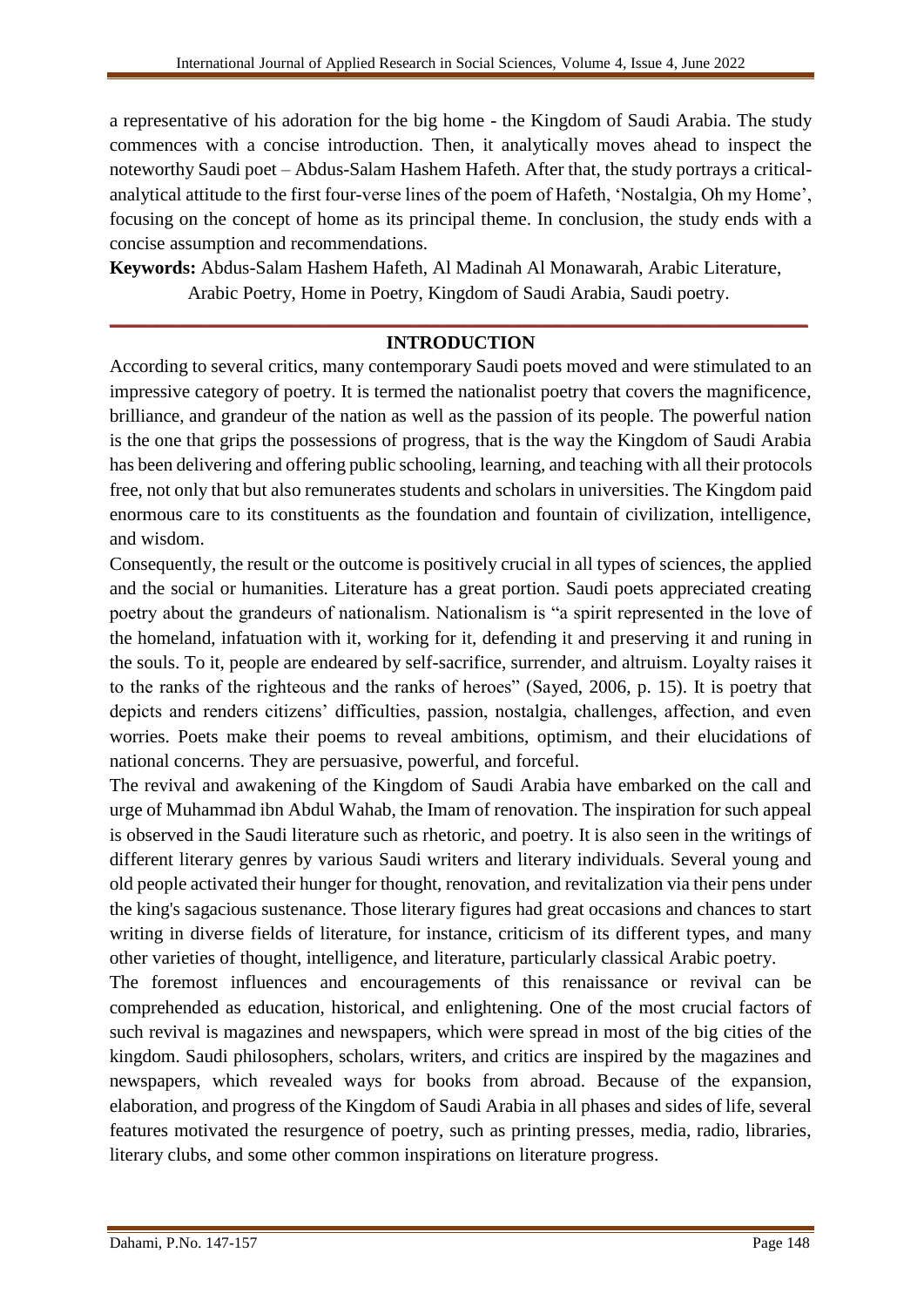Several Saudi poets have powered perception, thoughts, thinking, and representation from antique poetry. Saudi poems matured and developed along with economic and national growth. Before all of that, there were other central inspirations in the revival of Saudi poetry, like the

Holy Qur'an, the Hadiths of the Prophet, and the ancient literature ... also include modern literature, where the impact of all the doctrines, poetic movements, and trends that emerged in the Arab countries after the contemporary renaissance, such as migration literature and free verse. The influence of all these movements appeared in Arab and Saudi poetry (Dahāmi, 2021a).

## **Arabic Poetry: The Artery of the Arabic Tongue**

Classical Arabic poetry is a strengthened and central language at all altitudes and genres of literature, in which human advancement and cultivation are based, as the nation's integrity lies in the erudition of its literary tongue. Classical Arabic poetry has made the Arabic tongue an inexhaustible, bottomless, and endless intention, with its wealth of description, correlations, and profound connotations that made it grander to other tongues. "Arabic verse was countless in number and is transmitted from mouth to mouth" (Dahami, 2015). It is said that poetry is the tongue of superiority among the clans and kinfolks in the past via their mastery of the standard Arabic tongue. The Arabs, all over Arabia, ancient and modern, overestimated Arabic poems, since it is the bequest that they have received. Most of the tribes and clans in Arabia were skilled in delivering poems and therefore acquired the morality of authority among others.

Arabic poetry has a pronounced appeal to its hearers and connoisseurs since every person who listens to satisfactory Arabic poetry is captivated and pleased. The fascination is obvious whether the listener is, notable or below, rich or poor. It can be stated that the aspiration for the poetic uniting of the trustworthy Arab poet lies in the appetite and affection for the Arabic tongue, and it should be observed that Arabic poems are of various natures. They are countless as they begin to be conveyed from a person to a person and from one generation to another.

Many critics, poets, and scholars recognize that poetry in the Arabic tongue is full of delight and euphoria that shook the approaches of conscience via tongue and its abundant and graceful terminologies. Poetry portrays a necessary role in Arab society. Such is the magnificence of the Arabic expression and inflection with its compound and gorgeous movements, with its perpetual and unceasing dependence on phonetic associations in addition to the profundity of its connotations. Modern Arab poets frequently maintain that Arabic poems have key positions in the arising renovations of cultures and people.

Historically, the inkling of poetry as an art is developed through the mastery and artistry of Arab poets. The poet, since before Islam, is the prophet of his clan, their guardian in peace, and their supporter in a fight. The whole clan was gratified to reveal the advent of a poet, protector of its concords, and singer of its grandness and glory. Arabic poetry is an official measure to record Arabs' glorious, splendid, and wonderful manners.

Critics such as Ibn Khaldoun highlight that poetry for Arabs is an unmatched deed. History and experience are associated, and it is similarly the dominant reference point for wisdom, experience, knowledge, insight, and erudition. To repeat Ibn Khaldoun 1958, "(Poetry) in the Arabic language is remarkable in (its) manner and powerful in (its) way" (p. 373). The leads and clannish descents with the praise of morals and respect values for instance tolerance, generosity, courage, boldness, and cordiality. The Arabic language was and still is the impetus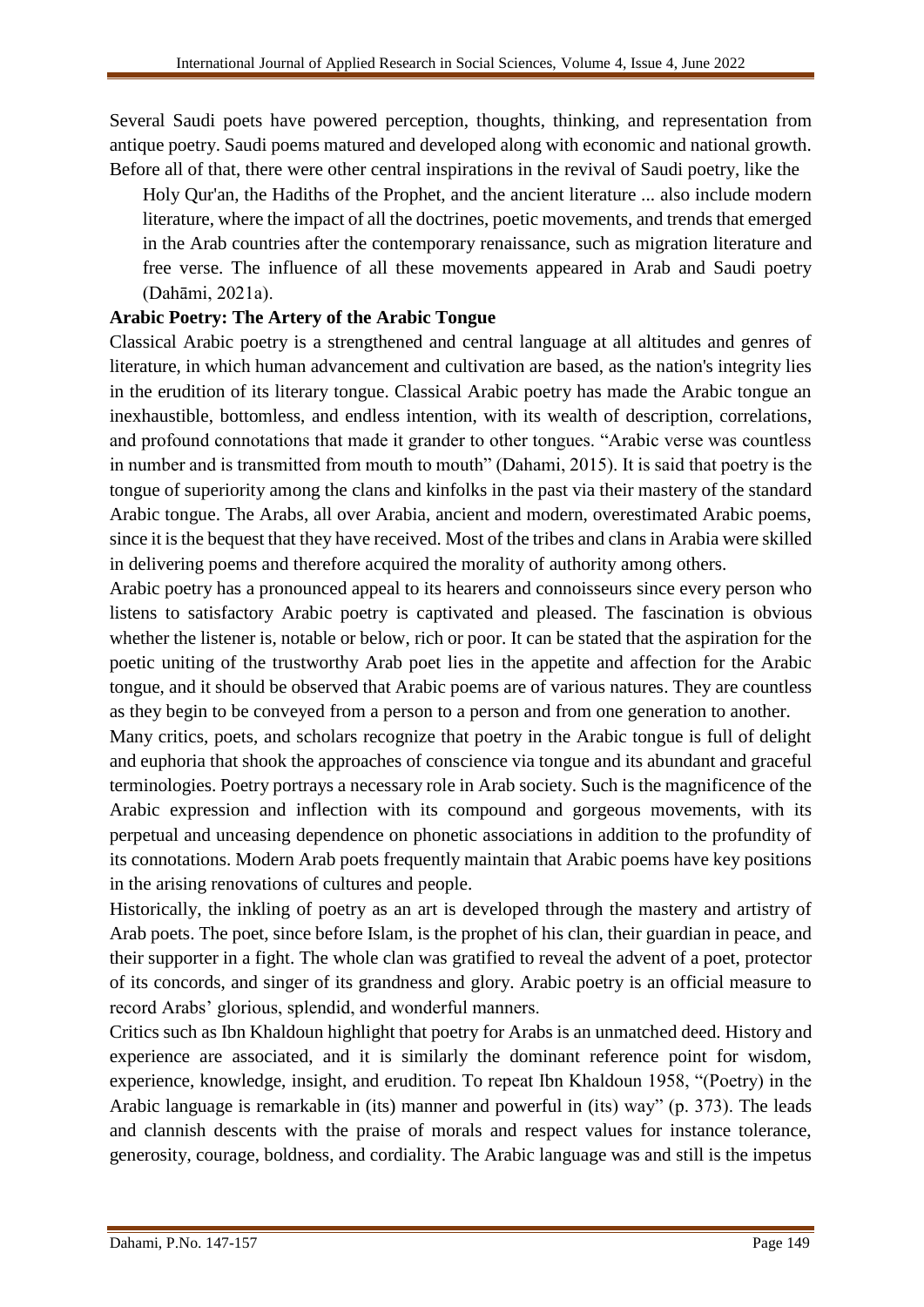and stimulus for the development of many sciences, particularly the sciences of literature and language.

The classical Arabic tongue is abounding with proverbs, intelligence, knowledge, and insight. It is an uncontaminated illustration of the classic of Arab integrity, which devotes itself to the Arabic expression *muruwwa*. Correspondingly, the opinion is supported that the "classical Arabic poetry is the literary canon from which medieval Arab linguists, genealogists, and other scholars take evidentiary verses (*shawiihid*) to support their arguments. In this way ancient poetry 'judges' many a scholarly case" (Dahāmi, 2020; Gruendler, 2002, p. 257). Lying on that, it can be identified that the passion for a poetical arrangement is affectionate in the Arabic tongue.

## **Conception of Home**

The poet Abdus-Salam Hashem Hafeth, whose nickname is Al-Madani, refers to his birth and life in Al-Madinah. In his poetry, he took care a lot of the concept of homeland and was concerned about its high and dear stature. "It is important to point out that the existence of the homeland in the modern poem was paralleled by a richer presence of the mother Arab poem, which, since its ancient history, devoted itself to the place" (Aal Hammadi, 2015). There is no doubt that the meaning of homeland carries deep sorrows for those with abundant feelings, which turn into images and metaphorical drawings in the minds of his listeners and readers of his poetry.

Therefore, the poetic image is considered by all poets, in particular by the Arab poets. They are capable of classical Arabic and possess the most important and most distinguished elements of poetry in achieving the creative aesthetic. The poetic image is a cornerstone of basic literary work. The poetic image is also one of the building blocks on which the poet leans and relies on conveying the faculties of his thoughts, emotions, and feelings.

When the poet resorts to the image and the symbol, he seeks from this to create a kind of influence on the conscience and the reputation of the recipient of his poetry. In addition, the poetic image makes the listener lives the experience that the poet draws and expresses, and the listener interacts with it negatively or positively, whether the expressed experience stems from the poet himself or the outer world. In general, he senses it and brings it to his surroundings, so he gathers its elements and does not disperse them. The poet lives with it internally and merges with it. Then he expresses it in the form of a picture or a drawing and transmits it to the receiver to make him participate in being affected by what he draws and turns it into a story with an experience the poet shares with the homeland and those who live on this homeland. See more at (Sayed, 1999, p. 355).

## **Abdus-Salam Hafeth: Arabic Saudi Poet Adores the Homeland**

Abdus-Salam Hashem Hafeth is one of the poets who accompanied the beginning of the modern literary awakening in the Kingdom of Saudi Arabia. Hafeth was born in the shadows of Al-Madinah but the date of birth is not confirmed. There are those who said he was born in the year 1929, and others said in 1927. He grew up and was educated in the traditional school known as Al-Kuttab as was the custom of the educational process in various aspects of the Arabian Peninsula. At an early age, he was able to memorize parts of the Holy Qur'an. He traveled to a number of sheikhs and preservers of the Hadith of Prophet Mohammad. His brilliance was apparent as he inquired of professors and scholars. Abdus-Salam benefited from their knowledge in a number of multiple and important sciences for society, which had a great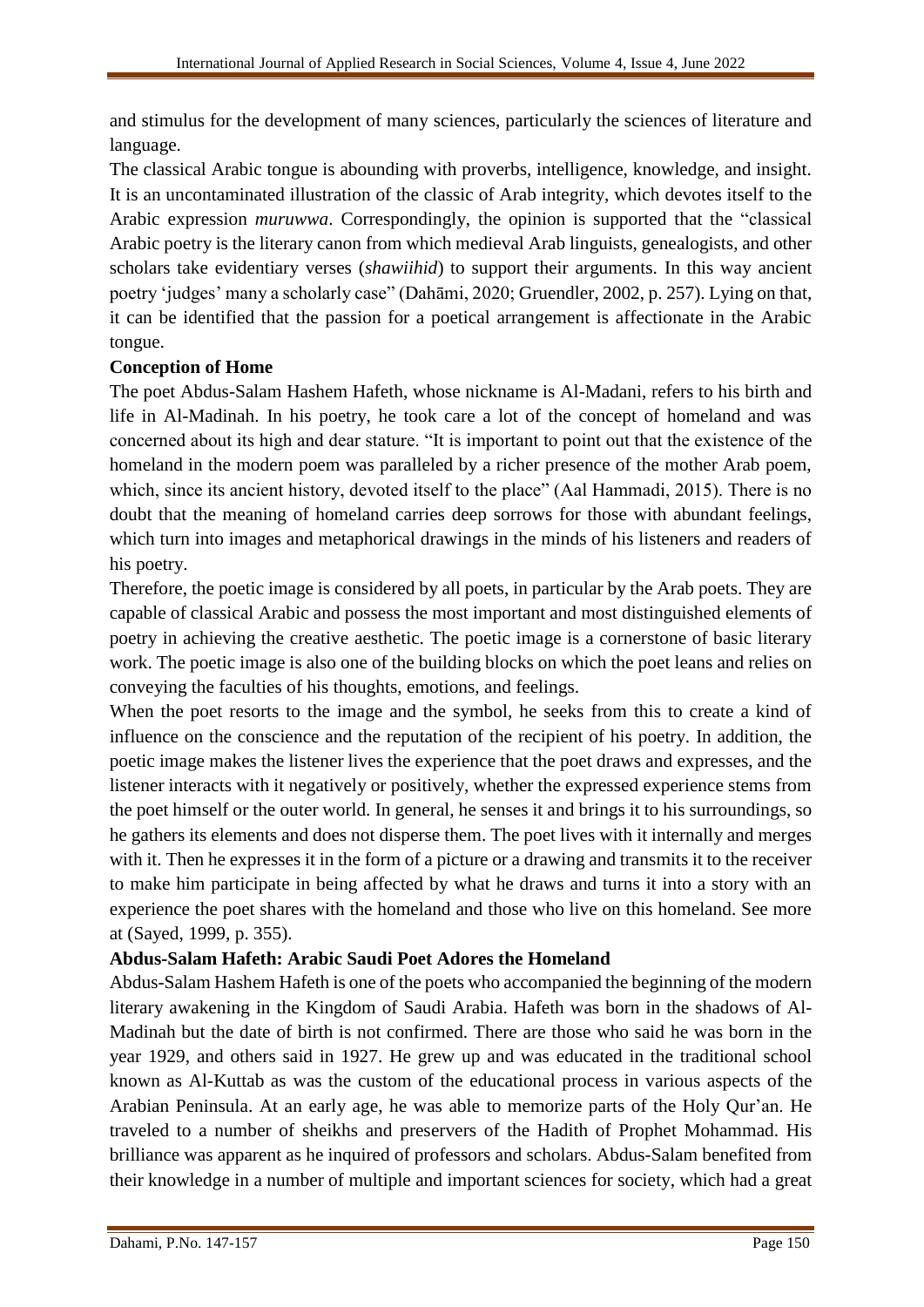and positive impact on building its fabric and linguistic and literary unity from the beginning. In addition, He was helped by his various readings and interpretation, besides his work in the field of education and literature.

Abdus-Salam Hafeth is a creative poet and writer, born, educated, and raised in one of the holiest and purest places on earth. In this tender city, Al Madinah, he drew his inspiration from its sacred environment. Hafeth is considered one of the leading modernist thought leaders in the Kingdom of Saudi Arabia. He is one of the pillars of the literary movement in the Kingdom, who is hoped to bear its literary and cultural fruits, which is closely linked to one of the important entities that is the Arabic language.

Despite the great difficulties that stood before him, he was not defeated, but he began to satisfy his inclinations and satisfy his literary desires through reading and writing. Abdus-Salam Hafeth was influenced by his private studies through several symbols of the Arab literary and cultural movement, such as Al-Rafi'i, Jubran, Ali Mahmoud Taha, and many others. Undoubtedly, the wide knowledge and acquisition of many types of literary understanding made his intellectual faculties free and unrestricted as a result of the diversity of sources and intellectual awareness that he acquired.

However, despite this, he does not compromise the rules associated with the transcendence of the Arab traditions that were brought by the true religion. Abdus-Salam Hafeth has written many articles that were published in the most important and famous literary newspapers, such as the Saudi newspaper Al-Bilad, as well as Al-Manhal magazine, which was issued from Makkah Al-Mukarramah.

Abdus-Salam Hafeth excelled in many branches of literature and culture and has written many books. One of his productions is the historical literary publication entitled Al-Madinah Al-Monawarah in History. Another literary production is a poetic epic entitled Raheb Al-Fikr (The Monk of Thought) and In the Mihrab, as well as dozens of other literary, historical, cultural, and societal contributions. Many critics comment that Hafeth's poetic style tends to be renewed in which the topics of poetry revolved mainly around the problems of the East and the development of treatments. One of the topics that took a wide space in his poetry is the quest for transcendence in order to reach a better life for humanity. Another space is about the homeland.

It is the love of the homeland that carries inside the poet abundant feelings that fill the hearts of every human being towards their homeland. "The phenomenon of nationalism is a general human sensation. The Arab poet has preserved for us many creative texts that testify to the poets' affection for their homelands, for example, the poem of Malik ibn Ar-Raib, in which he laments himself the time his death approached when he was far from his homeland. It is a picture of the Arab associated with a place, which is the homeland" (Anabtawi, 2016, p. 61). However, only the capable poet can reveal this love and that fondness who can bring what is in the heart to the page of history. It is Abdus-Salam Hafeth who owns these faculties through which he proclaims his love for his dear homeland, the Kingdom of Saudi Arabia. Hafeth wrote many patriotic poems that testify to the length of his writing, particularly in poetry.

Arabic poetry is considered one of the oldest and deepest poetic springs among Arab poets, including the poets of Hejaz until words and meanings became among the most prominent features of Arabic poetry for all purposes. There is a permanent correlation between language and poetry, such as the connection between a mother and her infant. Throughout history and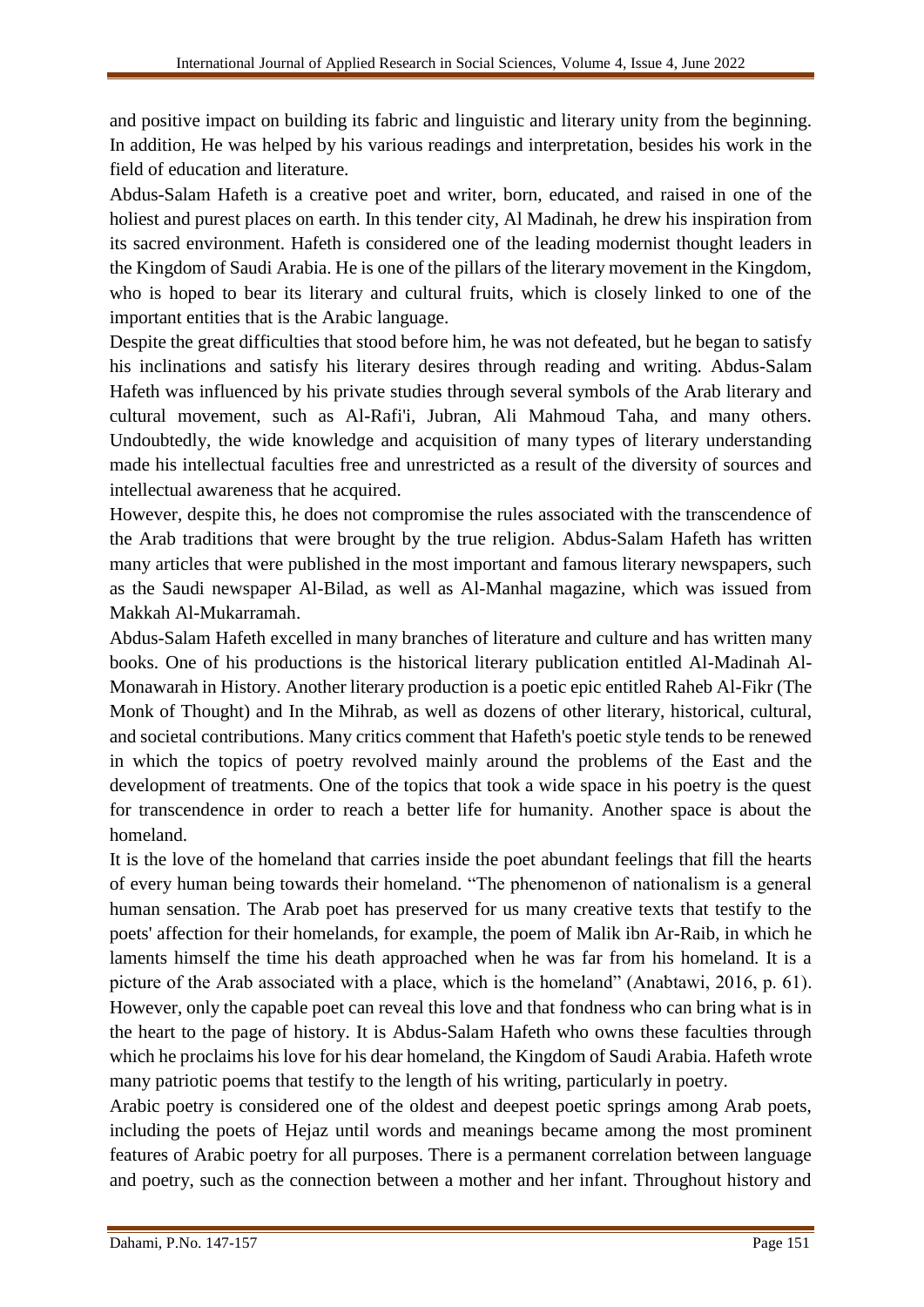time, the nature of the relationship between language and poetry was not shaky or weak, but rather a close relationship, linked to an integrative relationship. Neither poetry is useful without the language, nor does language dispense with poetry, its beauty, its symbolism, and the depth of its meanings that spread its goals.

Poetry occupies a strong position among poets and among the rulers of people, and the same among the common people who love beauty. It is able to serve the language in many circumstances, in peace and the hours of battle, in glorification and pride in the homelands. "Poets focus on the homeland as a major poetic representation, which represents the identity that an individual feels through belonging to when the poet sings about home, glorifies it and highlights its beauty and pride" (Ash-Shams, 2021, p. 19). It may be said that the national trend and the concerns and love of the homeland according to the poet Abdus-Salam Hafeth takes a wide space at the expense of many intellectual trends until the end of his life. Abdus-Salam Hashem Hafeth died in 1995 in Al-Madinah, at the age of sixty-eight.

### **Nostalgia, Oh my Home: The Poem Analysis**

The human being is associated with his home and place of residence, where he/she constantly evokes the avenues of his childhood and youth. The association and devotion are an innate tenderness and a congenital tendency. It may be said that the affinity to the homeland is formed with man and grows with him so that it becomes part of his cognizance. The extrapolation of the Arab human heritage divulges the association that takes multiple dimensions of contrast. There is a kind of relationship that shows the side of respect, admiration, and love, and there is another side that shows pain, nostalgia, and eagerness. Many Arabic poems - one of them is the poem under study - represent this relationship with its various and varied forms and dimensions, which imply nostalgia for the homeland.

Abdus-Salam Hafeth's poetry carries feelings of love, pride, and admiration for his homeland. The poem begins with the word (دَارِي وَسِرُّ الْمَهَوَى الْبَاقِي وَأَوْطَانِي), which bears his thoughts, and it َ is a reference to the status of Al-Madinah and its remarkable history. In this poem, feelings of love and nostalgia for the homeland ignite at the time the poet is away from home for long or short periods, and a reason or more. It generates a feeling of alienation and nostalgia then fondness. In his poem entitled 'The Nostalgia, Oh my Home' the poet sings:

1. دَارِي وَسِرُّ الْهَوَى الْبَاقِي وَأَوْطَانِي يَا طَيْبَةَ النُّورِ يَا رُوحِي وَوِجْدَانِي (Hafeth, 1993, p. 592) َ 1. My home and the secret of the lasting fondness and my homeland

Oh Teebah of light, oh my soul and my sentiment

In the first verse line of the poem of Abdus-Salam Hashem Hafeth, the poet commences his thoughts with fondness, obsession, and infatuation with his home. In fact, it is not only his own home but also the home of all who possess such an ascending dream for a dignified country, city, town, or even village. The poet, like many of the great ancient poets of the period before Islam, makes the first word of the line to mention (الدار (*addar* referring to the house, the home, or the dwelling place. The ancient great poets, particularly the poets of Al-Mua'llagat used to mention, in the introductory lines, the houses, and homes of their beloved and dear ones. Zohayr ibn Abi Solma is one of the most important poets of the Pre-Islam age. He is an obvious example who mentioned the place of dwelling in his first line of Al-Mua'llagah. "Al-Mua'llagah of Zohayr starts with the following line" (Dahāmi, 2021b).

> أَمِنْ أُمِّ أَوْفَى دِمْنَـةٌ لَمْ تَكَلَّـمِ بِحَـوْمَانَةِ الـدُّرَّاجِ فَالمُتَثَلَّـمِ (Az-Zawzani, 2011, p.72) َّ لَ َ ان<br>المعالمية َّ ِ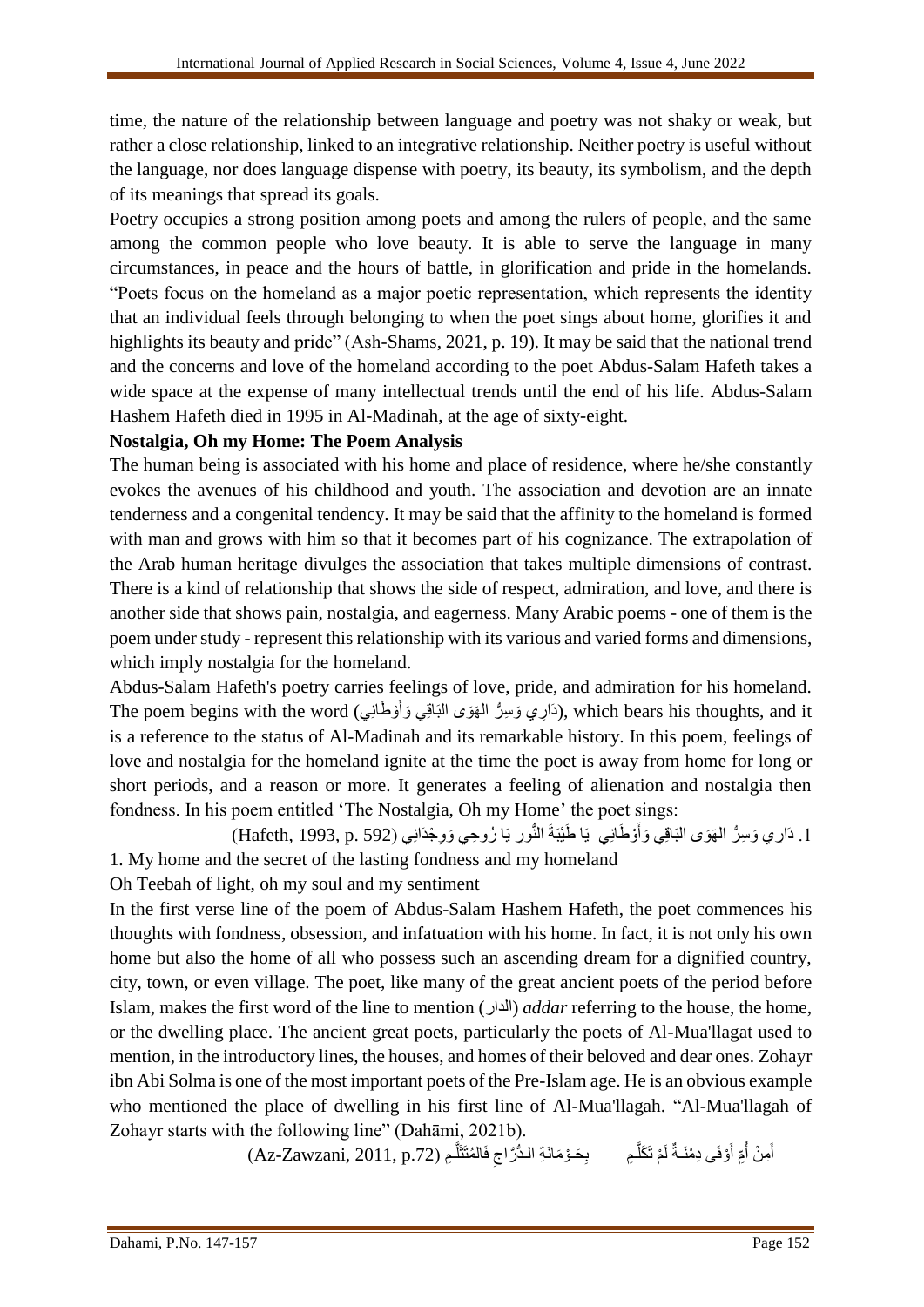These ash-covered ruins, that did not talk to me, in Hawmanat Al-Darraj and Al-Mutathallami, where they ever the dwelling place of Um Awfa (Maso'd, 2013)

Zohayr ibn Abi Solma commences this poem like all of the pre-Islamic poets, who, in the opening of their poems, used to stand on the remnants of a beloved. The poet asks about the homes and lands of Umm Awfa in which he points out the years that have passed. These years passed to the degree that Umm Awfa no longer identifies [with] him and their virtual and platonic relationships. The lands that were inhabited by Umm Awfa are names of belonging the poet wanted to make a piece of touchable evidence about his kinsmanship (Dahāmi, 2021b).

Furthermore, "Umm Aufa, whom our poet calls at the opening of his Mua'llagah, is the first wife of the peacemaker poet. All of the children Zohayr had had from her having died either at the time of giving birth or at a young age" (Dahāmi, 2019a). The second instance is Tarafah ibn Al-A'bd. He is "one of the greatest Arab poets ever" (Dahāmi, 2018). In his Mua'llaqah, he says:

لْخِولة أَطْلالٌ بِيَرْقَةِ نَّهْمَدِ تَلُوحُ كَبَاقي الْوَسْمِ في ظاهِرِ الْبَدِ ( ,Az-Zawzani, 2004, p. 71; Ibn Al-A'bd, 2003 ْ ْ  $(p. 25)$ 

The remains of Khawlah's dwelling in the stony track of Thahmad that shines like a tattoo on the surface of the hand.

Tarafah speaks about his beloved's ruins symbolized by the vestiges of tattoo marks on the *surface* of a girl's hands. Readers look to share the poet's bafflement, anxiety, and astonishment over the traces of the dwellings. Such dwellings are in tune with what occupies the mind and heart of the poet. *Al-Atlal* refers to ruins, relics, traces, or remains of the beloved's abandoned place (Dahāmi, 2018).

The next example is Al-Harith ibn Hillizah who refers to (الدار (*addar* in the second line of his Mua'llagah saying:

بَعْدَ عَهْدٍ لَنَـا بِبُرْقَـةِ شَمَّـا ۖ ءَ فَأَدْنَـى دِيَارِ هَـا الخَلْصَاءُ ,13; Az-Zawzani, 2011, (الخَلْصَاء َ َ p.153)

After sweet times we spent together in *Bargat Shama*; her home came closer to *Al-Khulsa*,

It is natural that the majority of the great poems of pre-Islam contain a sort of pain as a result of parting, valedictory, or departure. The reader/critic easily find[s] censure, condemnation, blame, or admonition. *Bargat Shama (بِ*بُرْقَةِ شَمَّـاءَ) and *Al-Khulsa* َصا ُء) خلَ ال (are places, which denote the places they used to meet in their earlier years of ْ courtly love among dignified people. We might conceive that the area of the beloved Asma is near these mentioned places. Not only that but also the poet refers to the new residence of his beloved as the new place called *Al-Khulsa* after she used to dwell in the old place of *Bargat Shama* (بِبُرْفَةِ شَمَّـاءَ) (Dahāmi, 2019b).

Among the other examples is Mua'llagat A'mru ibn Kolthoum who mentions in the eighth verse line:

> وَكَأْسٍ قَدْ شَرِبْتُ بِبَعْلَبَكِّ بِبَعْلَبَكِّ وَأَخْرَى في دِمَثْنَىَ وَقَاصِرِينا (Al Qurashi, 2016, p. 117) ابل<br>ا

Several times, we drank, in Baalbek, others in Damascus and Cacerin.

Confirming being a rational man and brave, the poet says that he is accustomed to the drink because has drunk several times in different cities and places such as Baalbek and Damascus (Dahāmi, 2019c).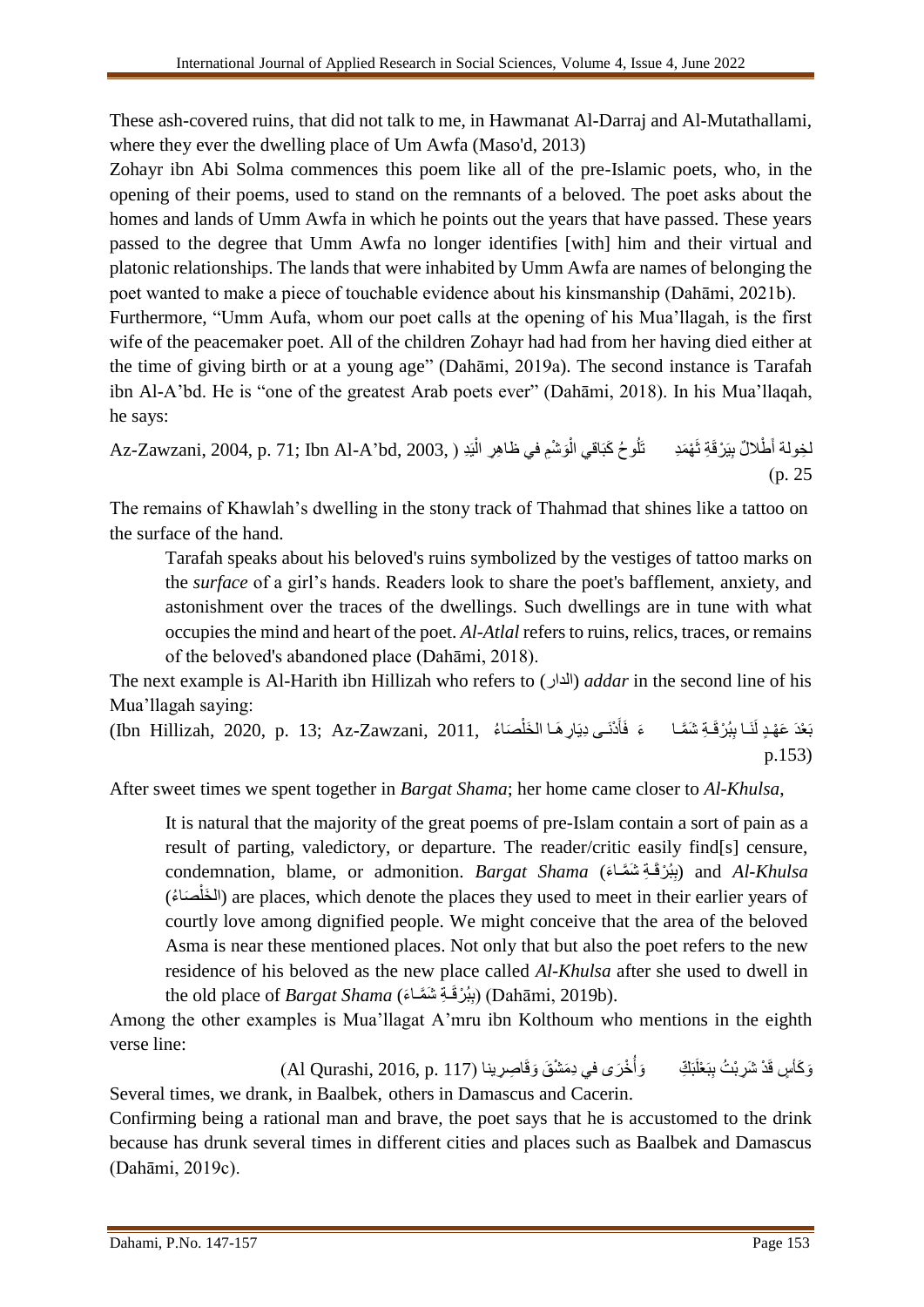Abdus-Salam Hafeth does the same but with different dimensions. He glorifies his own home, his own love, and his own loyalty. In this first line, the poet passionately expatiates his thoughts deeply to expose his inner thoughts about his city, Al Madinah Al Monawarah, the second holy city in Saudi Arabia.

The poet imagines that he is conversing with his home. The dialogue is conceived through the second hemistich when the poet addresses his soul saying (يَا طَنِيَةَ النُّورِ يَا رُوحِي وَوِجْدَانِي), 'Oh Teebah<sup>1</sup> of light, oh my soul and my sentiment'. In his speech about Al Madinah, the poet expresses that his home is protected inside himself. It is his essence, infatuation, and delight. It is an ascending reaction and sincere feeling about the love of home. From this point, critics might understand that home is not something external but, on the contrary, internal. Furthermore, it can be both internal and external. The poet continues his argument by revealing (دَارِي وَسِرُّ الْهَوَى الْبَاقِي وَأَوْطَانِي), 'My home and the secret of the remaining craving and my اً homeland'. This part of the verse line indicates that the poet, Hafeth, shows great and deep passion and sentiment before mentioning his city, which reflects that his home is valuable to an incomparable degree. Al Madinah for the poet, as a part of the great country, is not only the dwelling place but also it is the secret of the desire. It is a profound feeling for the whole country that is represented in the city.

َو ي ال البَاقِي َو َهَوى دَا ِس ُّر ِري ْو َطانِ َ أ يَا َو ِو النُّو ِر يَا ُرو ِحي ْجدَانِي َطْيبَةَ *dari wasirr alhawaa albaqi wa awtani ya taybat alnnur ya ruhi wawijdani*

As it is the nature of poetry, there should be an indication of the poetical devices. No poetry without rhythm, cadence, tone, foot, alliteration, assonance, consonance, intonation, or some of them. In this first line, we can discover inner rhythm as in the words (دَارِي) *dari*, which means ْو َطانِي) ,remaining the ,*albaqi*) البَاقِي) ,'home my' أ (*awtani*, my homelands, and (حيِ روُ ( *ruhi* my soul, in which the reader/listener with a sensitive ear to music can realize variation of repeated alliteration. The rhythmical beat is in the last sound of all these examples.

َحانِي َم ْس َك ِن ال َوال َمَّر ال َّشْو َق فِي َكِبِدي َعلَى َمِدينَتِنَا َ َما أ .2 ال َّشْو ُق يَا

2. Longing, O how longing is unsweetened in my liver

## Over our city and the affectionate dwelling

The second verse line of the poem is associated with the first but with a deeper connotation. Longing naturally is sweet but the poet, Abdus-Salam Hafeth, depicts a contrary picture of the result of yearning. According to the poet, yearning is gloomy because of the deep fondness and feeling inside his heart. Sadness, which the poet suffers, is due to remoteness. The poet is traveling away from his city and kingdom. The poet shows a sort of wonder, bewilderment, and perplexity, however, the reason behind that is not clear. The reader/listener might realize that the fondness of the poet is austere. The austerity is a picture over his city and the affectionate dwelling, Al Madinah but still, there is a bit of ambiguity since the real reason is veiled. The ambiguity might be disclosed in the next line/s.

> 3. عَامٌ وَأَكْثَرُ قَدْ وَلَّى وَزِدْتُ جَوًى ۚ فِي مِصْرَ مُغْتَرِبًا والشَّوْقُ أَصْنَانِي َ

3. A year and more has passed, emotional state has increased Moved abroad to Egypt, the fondness has languished me.

 $\overline{\phantom{a}}$  $1$  Teebah is one of the names of Al Madinah Al menorah and the Arabic meaning refers to goodness.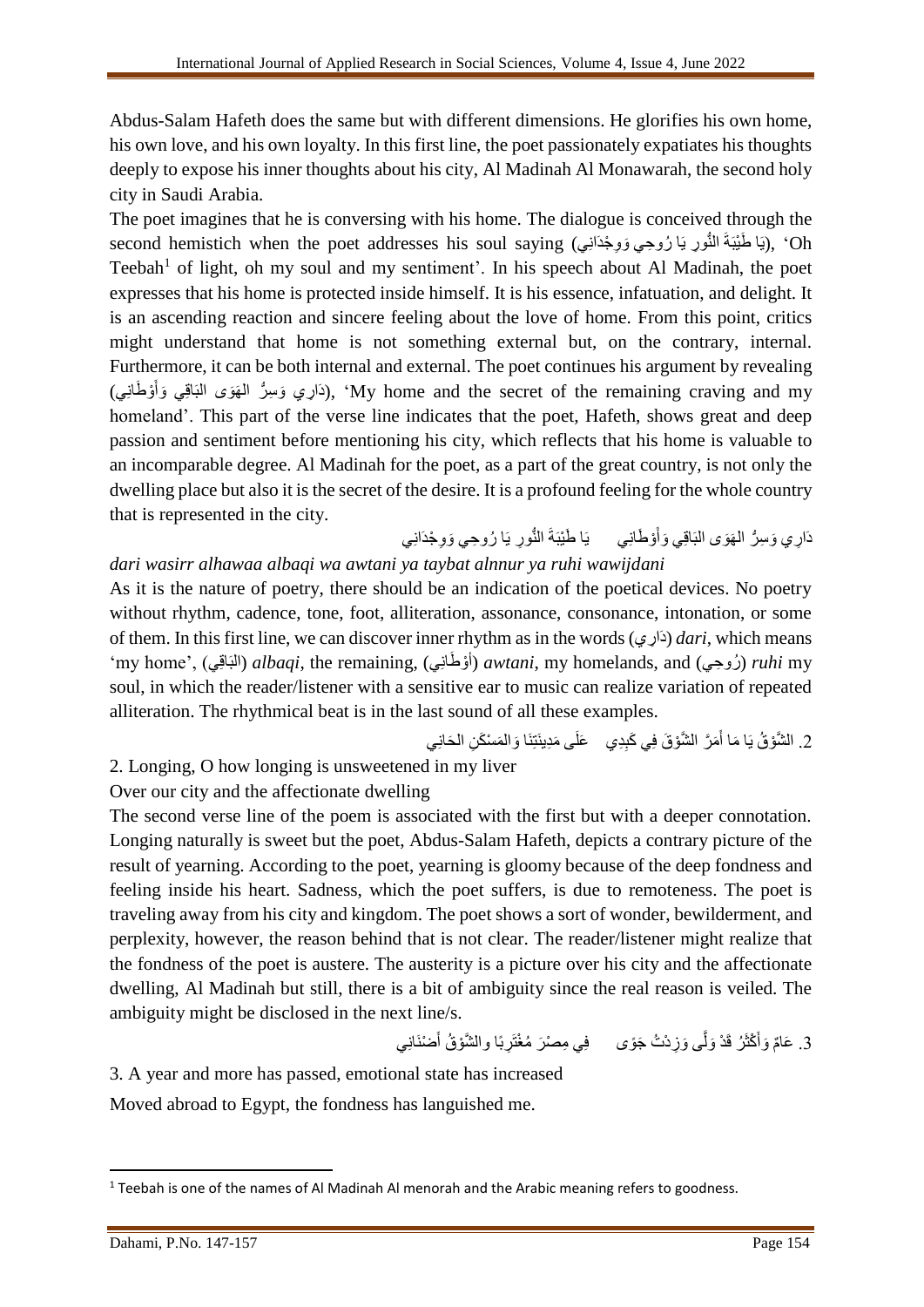Yes, it is in this third verse line of the poem of Abdus-Salam Hashem Hafeth in which the ambiguity is revealed. The poet is out of the country for more than a year. Such remoteness from home created a state of homesickness, missing, and yearning. The time spent in Egypt increased the poet's agony because there is an obstacle that prevents him from feeling glad in his home, the city, and the country. Egypt is a very attractive, fascinating, and charming country. Nevertheless, all such positive qualities of the place he dwells in, his love and passion for his birth city surpasses all other glories.

> 4. أُنَقِّلُ الطَّرْفَ أَيْنَ الأَهْلُ؟ أَيْنَ هُمْ؟ ﴿ أَهْلِي وَمَوْطِنُنَا الغَالِي وَوِجْدَانِي؟ ُ اً<br>ا

I move the eye, where are the families? Where are they?

My family, our precious home, and my affection, where?

One of the most significant verse lines of the poem is this verse line. It presents the focal and crucial theme of the love, admiration, and appreciation of home – Al Madinah and the kingdom. Al Madinah is the small dwelling place and the kingdom is the big home. In this fourth line, we can find the climax of the action. It is an inner action dealing with the feeling and sentiments. The action starts with the moves and winkles of the eye. The eyes twinkled here and there searching for a sign to guide him grasping traces of the family and home.

The poet knows but the state of love and longing creates inside him a sentimental state expressing his spirit and inner emotions toward his home. It is an obvious declaration to measure the profundity and depth of the poet's reaction toward home. The reader of the line might conceive that there are two kinds of the eye. The first is the concrete eye, which people see by it. The second is hidden which not many people can use but the learned, erudite, and wise ones. Abdus-Salam Hafeth is one of them.

Abdus-Salam Hashem Hafeth is a prominent Saudi and Arabic poet. The proof is not only his deep connotations, passion, and feeling but also his skill with poetic devices.

> أَنَقِّلُ الطَّرْفَ أَيْنَ الأَهْلُ؟ أَيْنَ هُمُ؟ ۚ أَهْلِي ُ ا<br>ا أَهْلِي وَمَوْطِنُنَا الغَالِي وَوِجْدَانِي؟

# *anqqilu attarf ayn alahlu? ayn humu? ahli wa mawtinuna alghali wa wijdani?*

In this verse line, we find a metaphorical portrait comparing the eye with an instrument. The eye can be moved and controlled searching for something hidden or unseen. The poet, Hafeth, did not use the word eye as a direct sensation but replaced it with a symbolic one (الطَّرْفَ) *attarf* that refers to the sight resulting from seeing. In addition, we can find total alliteration in the interrogative word (أَيْنَ) ayn of the first hemistich as well as in the conjunction (j) wa which َ means and. In addition, we find rhythmical semi alliteration in sounds like (الأَهْلُ) *alahlu* and ْهِلي) .*ahli*) أ َ

### **CONCLUSION**

Home is a crucial theme in Arabic poetry in general and in Saudi poetry in particular. Abdus-Salam Hashem Hafeth's poetry has presented and proved that it carries feelings of pride, and admiration for the homeland. Al-Madinah is a remarkable city in history, consequently, the poet, via his poem, bears his thoughts and it is a reference to the status of home-loving. In this poem, feelings of love for the homeland are provoked and aroused when Abdus-Salam Hafeth is away from home whatever the reason or the period is. In his poem entitled 'The Nostalgia, Oh my Home', the poet has generated a feeling of alienation and homesickness then longing.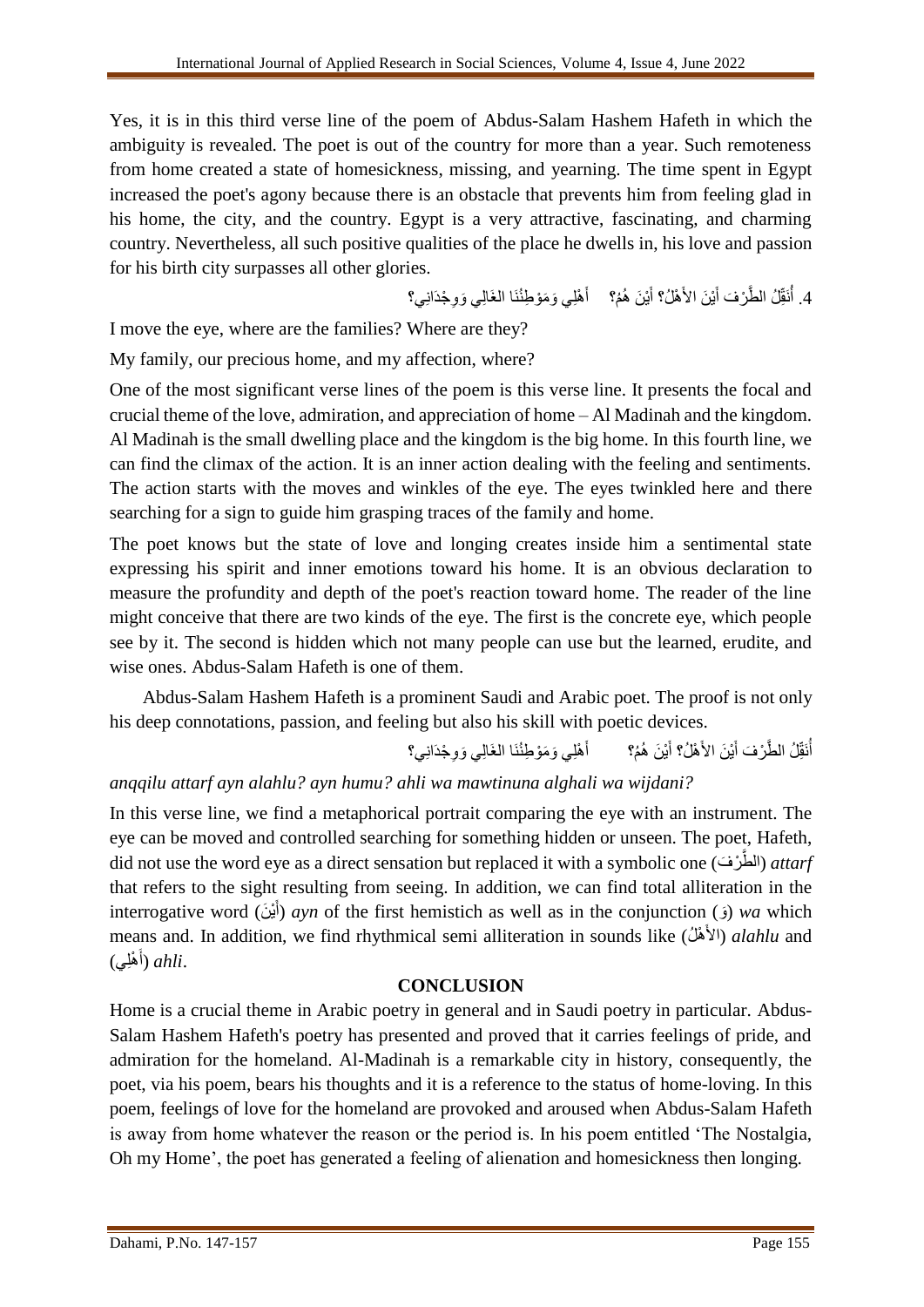The poem concludes with a fondness for the city and the big home, the kingdom. Abdus-Salam Hafeth via poetry has presented fulfillment and hegemony of phraseology with the vivacity of eagerness and vision, particularly the point, which deals with home and nationalism. Commonly, the poem of Hafeth could be assessed as one of the praiseworthy connotations of Saudi poetry. The poem comprises stimulating contemporary approaches to Saudi and Arab poetry concerning nationality and love of home within the modern age. The poem of Abdus-Salam Hashem Hafeth is measured as one of the admirable significances of the poetic efforts in Saudi Arabia. 'The Nostalgia, Oh my Home' contains an exciting contemporary viewpoint among the Saudi versifiers during the twentieth and twenty-first centuries.

#### **Recommendation**

One of the negative points faced by the researcher is the scantiness of references and materials in English about the poet and his poetry irrespective of the fact that Abdus-Salam Hashem Hafeth is a prominent national poet of Saudi Arabia. The poetry of Abdus-Salam Hafeth is considered among the great heritage of the nation. It is recommended that the literary works of Hafeth need to be paid with great consideration through investigations and studies. Researchers are requested to do further analysis on the poet and his poetry owing to the worth of examining the mind of Abdus-Salam Hafeth as a great Arabic poet representing an example of the Saudi pioneers who contributed to the evolution of the Saudi Arabic poetry.

#### **References**

- Aal Hammadi, A. A. H. (2015). The Homeland as Depicted by the New Poets in Saudi Arabia, *Journal of King Abdulaziz University for Arts and Humanities, 22(1)*, 49-81.
- Al Qurashi, M. (2016). Assembling of Arab Poetry (jamharat asha'ar alarab), Omar Farouk Al-Tabbaa (ed.), Beirut: Dar Al-Arqam Ibn Abi Al-Arqam.
- Anabtawi, D. (2016). The Place between Vision and Formation in the Poetry of Ibrahim Nasrallah, Amman: Alaan Publishing Co.
- Ash-Shams, K. H. (2021). Critical Studies in Poetry and Prose, Amman: Academic Book Center.
- Az-Zawzani, A. A. A. (2011). At-Mua'llaqat As-Saba', (the Seven Hanging Poems of Arabs) Beirut: Dar El-Ma'refah.
- Az-Zawzani, A. A. A. (2004). Sharh Al-Mua'llaqat As-Saba', (Interpretation of the Seven Hanging Poems of Arabs) Beirut: Dar El-Ma'refah.
- Dahami, Y. S. H. (2021a). The Influence of Ibrahim Khafaji as Arabic Lyric Poet, GSJ, *9(1)*, P. 1007-1024.
- Dahami, Y. S. H., & Al Ghamdi, A. (2021b). Mua'llagat Zohayr ibn Abi Solma: Elegant Piece of Arabic Poetry (1). *International Journal of Applied Research in Social Sciences*, *3*(1), 1-11 DOI:<https://doi.org/10.51594/ijarss.v3i1.208>
- Dahami, Y. S. H. (2020). Hassan ibn Thabit: An Original Arabic Tongue (2), *International Journal of Applied Research in Social Sciences, 2*(2), 41-52.
- Dahami, Y. S. H. (2019a). Zohayr ibn Abi Solma: The Man of Wisdom and Peacemaking, *International Journal of Recent Innovations in Academic Research (IJRIAR) 1*(1), 71- 84.
- Dahami, Y. S. H. (2019b). Al-Harith ibn Hillizah: The Ambassador of a Nation. *International Journal of Scientific & Engineering Research 10*(1), 108-116.